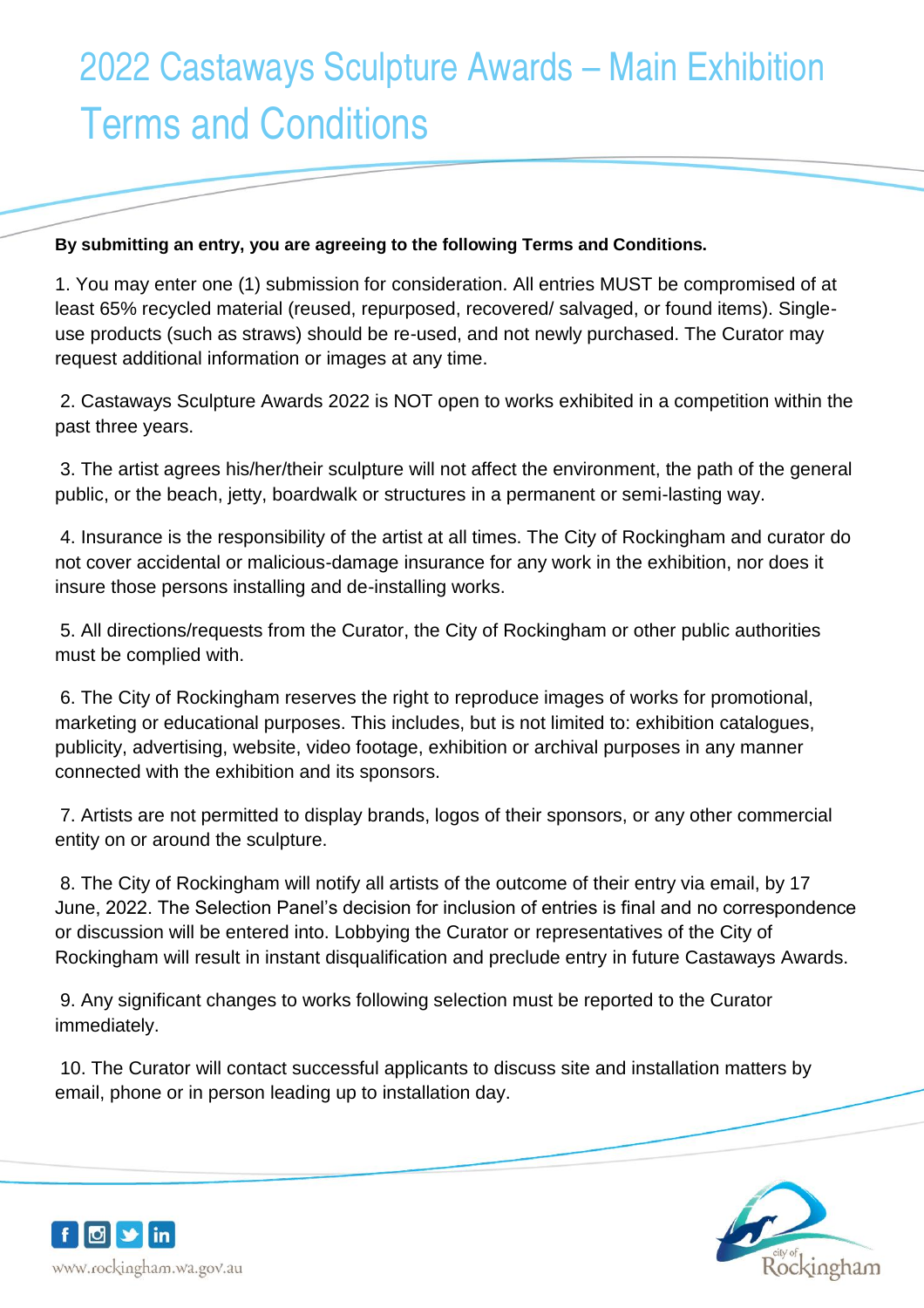11. Although participants may request a particular location for the display of their artwork, the final selection of sites will be determined by the City of Rockingham and the Curator.

12. Sculpture with audio aspects must be approved by the City of Rockingham in the first instance before exhibition.

13. Installation will commence 7am Thursday 20 October 2022, and must be completed by 1:30pm on the same day. Vehicle access to site is for drop-off only and are not to be left unattended at any time (parking exemptions do not apply).

Access to the site will not be available after 1pm, and any works not full installed by 4pm will not be judged.

14. Artists are responsible for the installation of their own works, and must provide freshly painted white plinths if required.

15. Artists are responsible for providing freshly painted white plinths (if required).

16. Artists wishing to install works in the City of Rockingham waterways are required to complete a further agreement to meet additional safety and installation requirements. Please contact the Community Development Officer (Cultural Development and the Arts) at the City of Rockingham on 9528 0333 to discuss requirements.

17. The City of Rockingham will provide security over the period of the exhibition, installation and de-installation and holds no responsibility for damage caused to works during transportation to the exhibition site, installation, de-installation, and while the works are on display.

18. The artist(s) will remove all packaging, tools and equipment from the site when installation and de-installation is complete.

19. Works deemed unsafe, or which do not match the Curator's expectations in relation to the artist's Entry Form or artist capabilities, will be excluded from the exhibition.

20. The judging panel's decision is final, and no correspondence or discussion will be entered into. Lobbying the judges will result in instant disqualification and preclude entry in future Castaways Sculpture Awards.

21. Canvassing the public for People's Choice Awards votes will result in disqualification from the People's Choice Award and future Castaways Sculpture Awards.

22. Each artist must maintain his/her/group work in a presentable condition throughout the exhibition. Artworks must be designed for display in the elements for the entirety of the exhibition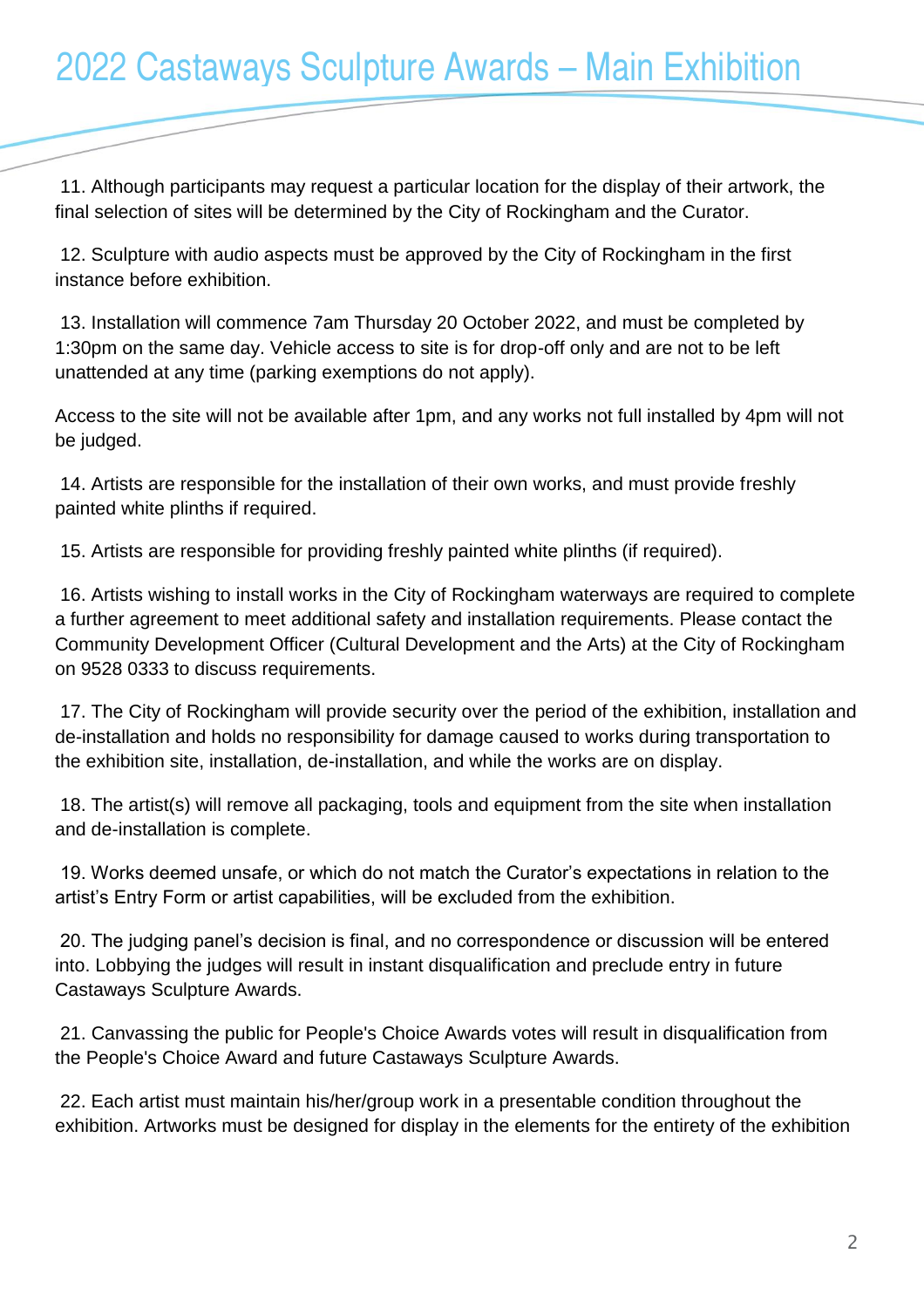and will not be maintained in any way by staff or volunteers. (For example, works will not be turned on/off, watered, moved, batteries swapped etc.)

23. Each artist or his/her representative must be available to repair or remove any damaged artworks from the site within 24 hours. No sculptures are to be left in the Information Tent longer than 24 hours.

24. Every participating artist authorises the City of Rockingham and exhibition staff to move his/her/group work or remove it from the site for any reason, including but not limited to, public safety, damage or potential damage to the work, or for the cohesive curation of the exhibition. The artist is responsible to remove their sculpture within 24hours of notification (works cannot be stored on site).

25. It is a fundamental condition of exhibiting that the artist agrees not to issue press releases without the written consent of the City of Rockingham.

26. Works may be exhibited for exhibition only, and listed as 'Not For Sale' (NFS) with accompanying identification signs and NFS in the catalogue, but Terms and Conditions of exhibiting will remain the same as those offering works for sale.

27. The Curator will be in contact with the artist should any sale occur. On no account are artists to negotiate their own sales.

28. All sales are subject to a 20% commission. On no account are artists to accept funds for their own sales. All sales will be finalised within 45 days of the close of the exhibition or of the date of sale, whichever is later.

29. The City does not guarantee the sale of works.

30. Any further commissions/sales arising directly from the exhibition within a period of three months following the close of the exhibition will attract a commission of 20% until Monday 30 January 2023.

31. If a work is sold, the participating artist/s will take full responsibility for ensuring their work is in a condition ready for permanent installation in a manner which will meet the buyer's expectations. The artist takes full responsibility for the delivery of sold work and installation if required.

32. De-installation will commence from 7am on Monday 31 October 2022 and must be completed by 12pm on the same day. Any works remaining at the site after this time will be disposed of, at a cost to the artist. Artists are unable to de-install their works earlier.